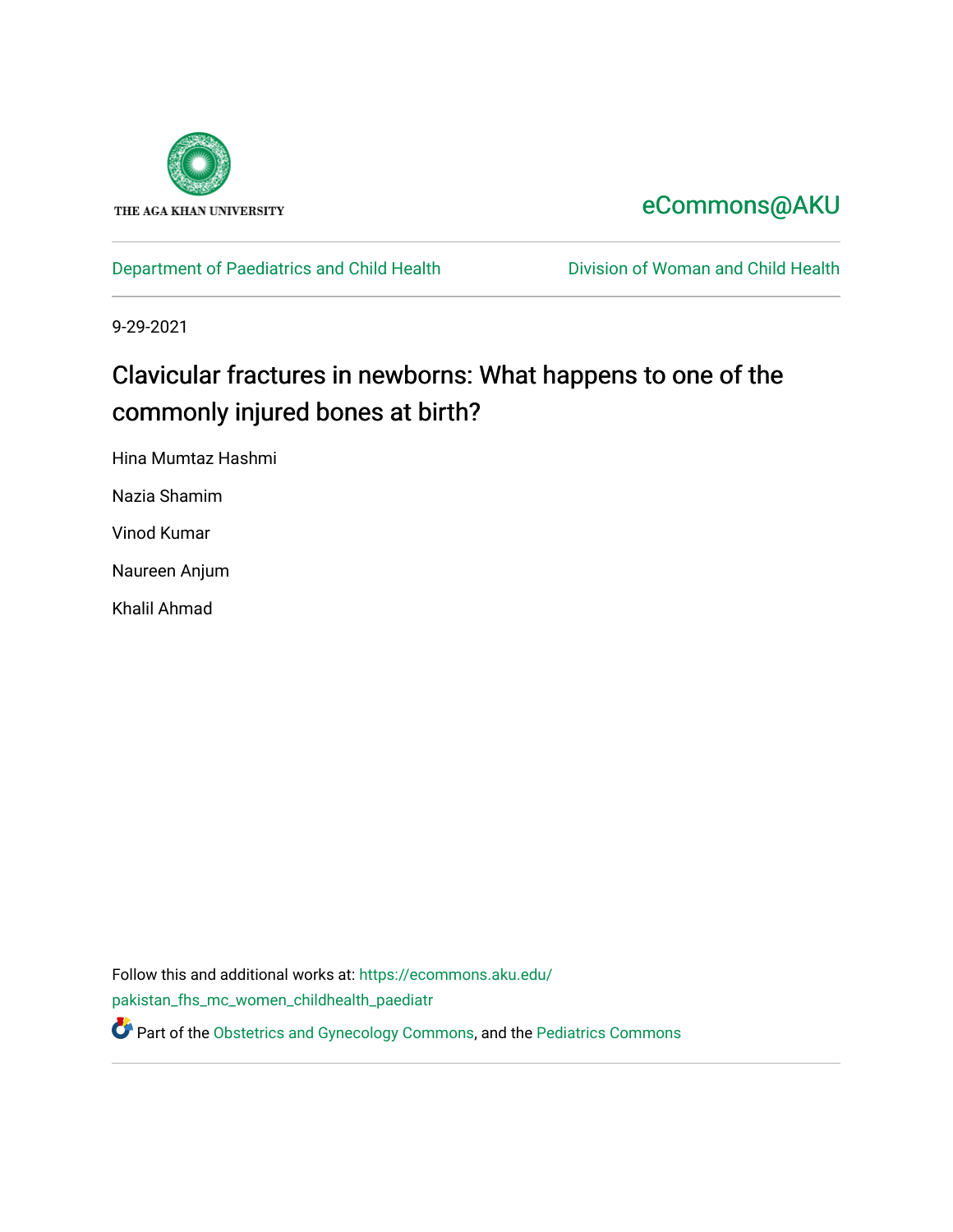**Review began** 09/14/2021 **Review ended** 09/26/2021 **Published** 09/29/2021

#### **© Copyright** 2021

Mumtaz Hashmi et al. This is an open access article distributed under the terms of the Creative Commons Attribution License CC-BY 4.0., which permits unrestricted use, distribution, and reproduction in any medium, provided the original author and source are credited.

# **Clavicular Fractures in Newborns: What Happens to One of the Commonly Injured Bones at Birth?**

Hina [Mumtaz](https://www.cureus.com/users/138311-hina-mumtaz-hashmi) Hashmi <sup>1</sup>, Nazia [Shamim](https://www.cureus.com/users/242063-nazia-shamim) <sup>1</sup>, Vinod [Kumar](https://www.cureus.com/users/242064-vinod-kumar) <sup>1</sup>, [Noureen](https://www.cureus.com/users/270198-naureen-anjum) Anjum <sup>2</sup>, Khalil [Ahmad](https://www.cureus.com/users/130380-khalil-ahmad) <sup>1</sup>

1. Pediatrics and Child Health, Aga Khan University Hospital, Karachi, PAK 2. Obstetrics and Gynaecology, Aga Khan University Hospital, Karachi, PAK

**Corresponding author:** Hina Mumtaz Hashmi, drhmhashmi@gmail.com

# **Abstract**

#### **Introduction**

The clavicle is one of the most commonly injured bones during the birth process. The objective of this study was to determine the frequency and outcome of fractured clavicle amongst neonates born in a five-year period at a Secondary Hospital setting and to determine the Maternal and Neonatal Characteristics involved in such cases and compare them with a control group and determine the significance of any factors.

#### **Methods**

All cases of fractured clavicle were retrospectively reviewed in a Secondary care hospital setting during a five-year period from July 2015 to June 2020. Maternal and neonatal factors were determined and then compared to a control group.

#### **Results**

Out of 21,435 live births at our center during the study period, 92 infants were diagnosed to have clavicle fractures, giving an incidence of 4.29 per 1,000 live births (0.43%). 89% cases (n=82) were detected before discharge and 11 % cases (n=10) on routine follow-up visit after discharge. Physical examination identified 77% cases (n=71) whereas 23% cases (n=21) were recognized incidentally on X-ray. All babies with fracture including 3 with Erb's palsy recovered completely without any complications. On logistic regression analysis, spontaneous vaginal delivery, prolonged second stage, vertex presentation, vitamin D deficiency in mothers, birthweight, macrosomia, all were significant risk factors.

#### **Conclusion**

Neonatal clavicular fracture appears to be a transient yet unpredictable and unavoidable event with an overall good prognosis. Only the birth weight was identified as the common risk factor affecting clavicular fracture. Parental concerns and anxiety can be decreased with proper counselling and reassurance.

**Categories:** Obstetrics/Gynecology, Pediatrics, Orthopedics **Keywords:** birth weight, erb's palsy, neonate, macrosomia, clavicular fracture

### **Introduction**

Clavicular fractures are the most commonly reported fractures in neonates[1]. These are birth-related fractures that may be avoidably occurring during the process of labor and delivery. The incidence of clavicular fracture in the newborn is between 0.2% and 4.5% [2]. The cause, of this condition, has not been precisely recognized and is considered an incidental and unpredictable finding on routine examinations of newborns [3]. The history of clavicular fractures dates back to 1764 when it was first reported by Erb W., along with Brachial plexus palsy and since then has been the focus of many publications with the aim of determining the cause and outcome with varied findings in literature review [4].

The occurrence of these fractures is related to many factors including maternal, fetal and skills of the obstetrician [5]. Prior studies suggest that the incidence of clavicular fractures amongst newborns may well be miscalculated due to the lack of consistent policies for screening in different health care setups [6]. Literature review reveals many studies over the incidence and risk factor leading to birth injury amongst neonates. In previous studies, many authors express hope and focus that improved obstetric techniques, including more frequent use of cesarean delivery might lower the occurrence of birth injury. This hope, however, has not been confirmed by previous studies [7]. Despite the association in most cases with traumatic delivery due to obstetric causes, most clavicle fractures occur in normal newborns after uncomplicated deliveries, and so it is an unpredictable complication [8]. In a prospective study done at Jordan, the incidence of clavicular fractures was 3.98/1000 [9], whereas in Malaysia an incidence of 0.64/1000 live births was observed [10]. Another 10-year study done in Japan shows 0.41% incidence of clavicular fractures amongst all live births [11]. In contrast, a study done in two teaching general hospitals in

#### **How to cite this article**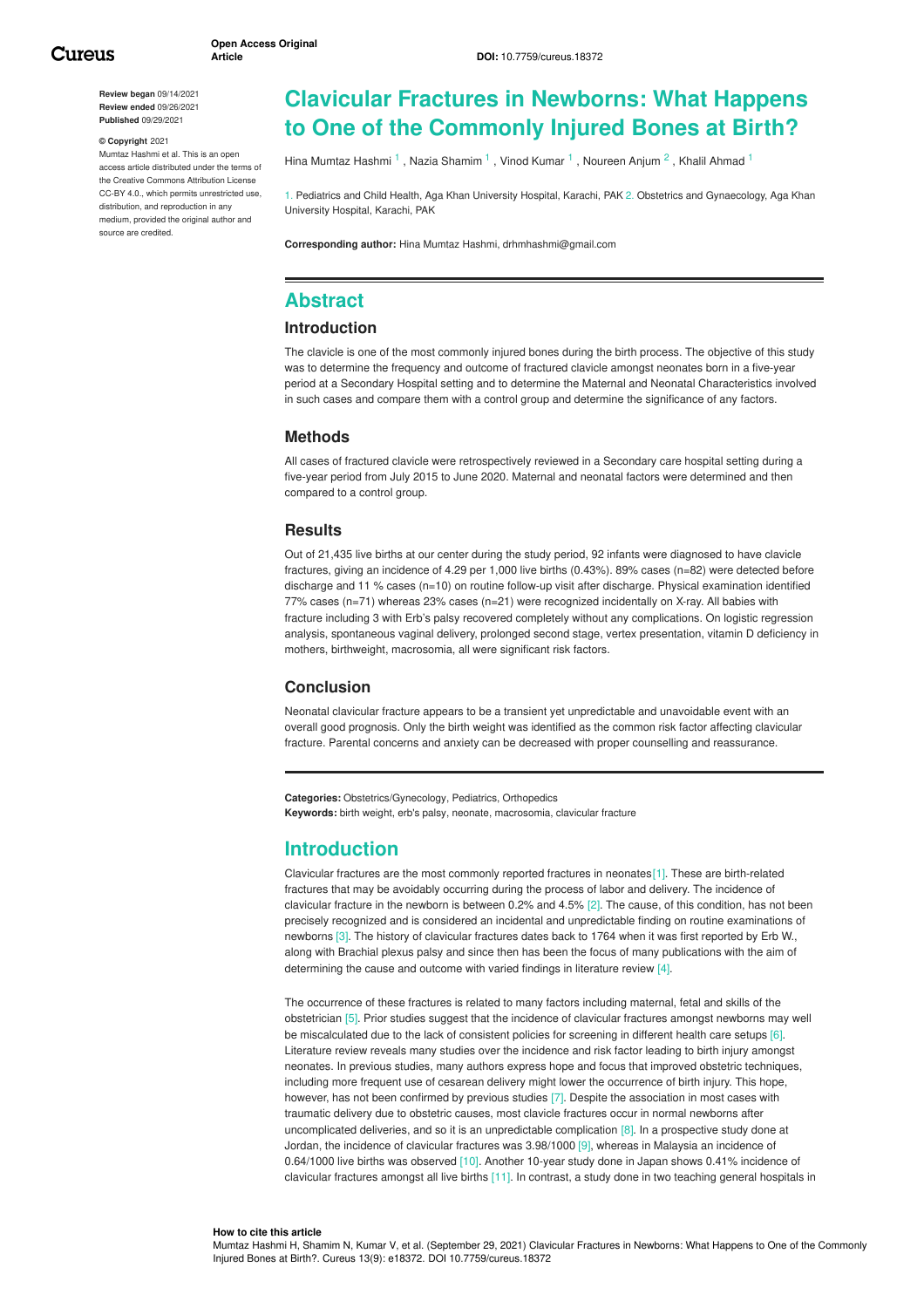<span id="page-2-0"></span>Pakistan showed an incidence of 1.4/1000 live births. Neonatal clavicular fracture is usually diagnosed by clinical examination as asymmetric Moro reflex, tenderness, swelling and crepitation on the affected site, and incidentally on radiography [6]. Clavicular fractures heal spontaneously without any long-term complications [12].

The aim of this study was to identify the incidence of clavicular fractures amongst newborns being born at a secondary care hospital and determining possible factors predisposing to this condition and developing strategies to prevent it so as to reduce anxiety and undue distress to the newborn and family. Since the literature shows a low incidence of this particular birth injury, a nested case-control would be the most appropriate design to identify such cases and compare with good number of controls.

# **Materials And Methods**

#### **Study design**

After obtaining ERC approval, a nested case-control study design was used with a non-probability sampling strategy for both cases and control. A retrospective analysis was done of medical records of 92 neonates with fractured clavicles among 21,435 deliveries that occurred from July 2015 to June 2020 at Aga Khan Secondary Hospital for women, Karimabad. Physical assessment of the infant was done during the stay in the hospital at the time of delivery and on routine well-baby and nursery rounds. Radiography confirmed clavicular fracture. The maternal and infant files were reviewed and information collected on predefined Proforma. Information included maternal component (demographics, BMI, prenatal course, duration of labor, labor and delivery complications including shoulder dystocia and any associated maternal co-morbids like Gestational diabetes or vitamin D deficiency). Neonatal components included baby's anthropometry, gender, Appearance, Pulse, Grimace, Activity, and Respiration (APGAR)'s, position, any associated diagnosis and duration of hospital stay. The details on the clavicular fracture group included time and cause of detection, side and site of clavicular fracture with its course along with any associated comorbid like Erb's palsy. The follow-up data of cases were collected by parents on a telephonic conversation after taking verbal consent. The data on cases were compared to a control group of neonates in a ratio of 1:4 cases to control selected randomly from the five-year timeline reviewed. Information was compared between control and clavicular fracture groups.

#### **Statistical analysis**

Data underwent descriptive statistical analysis using SPSS 21.0. Descriptive data including the mode of delivery, gender of the cases, the side of fracture and clinical presentation of fracture was presented as frequency (n) or percentage (%). Chi-square test was used for categorical variables and p-value was calculated by chi-square test for the maternal and neonatal risk factors linked to clavicular fractures. p-value <0.05 was considered significant. Data confidentiality was maintained at all times. No personal identifiers will be used in any reports or publication of the study.

# **Results**

Ninety-two (92) cases of clavicular fracture were identified out of 21,435 babies delivered in the five-year period of study from July 2015 to June 2020. The overall incidence was 0.43 % or 4.29/1,000 births. Of the total vaginal deliveries, 0.65% resulted in fracture. A total of 77.2% neonates with clavicular fracture were born via spontaneous vaginal deliveries, 17.4% were delivered via assisted vaginal delivery (forceps/vacuum) and 5.4% were born via cesarean section. Only four late preterm babies with fracture were delivered via vaginal delivery between 35 and 37 weeks of gestation. The remaining 96% neonatal fractures took place at term between 37 weeks and 40+6 weeks' gestation. 58.7% mothers of babies with neonatal fracture were less than 30 years of age and 54% were obese with a BMI >30 kg/m<sup>2</sup>. 53.3% mothers were multipara. Although not a routine investigation for mothers in the antenatal period, Vitamin D levels amongst 43.8% cases were found deficient of the 34.5% cases of clavicular fracture who underwent vitamin D testing for other reasons. Amongst maternal co-morbids, gestational diabetes was seen in 31.5% cases and pregnancy induced hypertension in 6.5% cases respectively. 22.8% cases had shoulder dystocia. On reviewing neonatal factors, anthropometry of cases revealed 55% of infants with birth weight between 50th and 90th centile, 60% of birth height >95th centile and 54% of head circumference between 50th and 95th centile. Ten cases (10.9%) were macrosomic with a head circumference of >95th centile. Presentation at birth commonly seen was 94.5% cases as occipitoanterior (vertex) (Table *[1](#page-2-0)*).

|           | $\mathsf{n}$ | %                        |
|-----------|--------------|--------------------------|
|           |              |                          |
| <30 years | 54           | 58.7                     |
| Multipara | 49           | 53.3                     |
| Mean      | 29.91        | $\overline{\phantom{a}}$ |
|           |              |                          |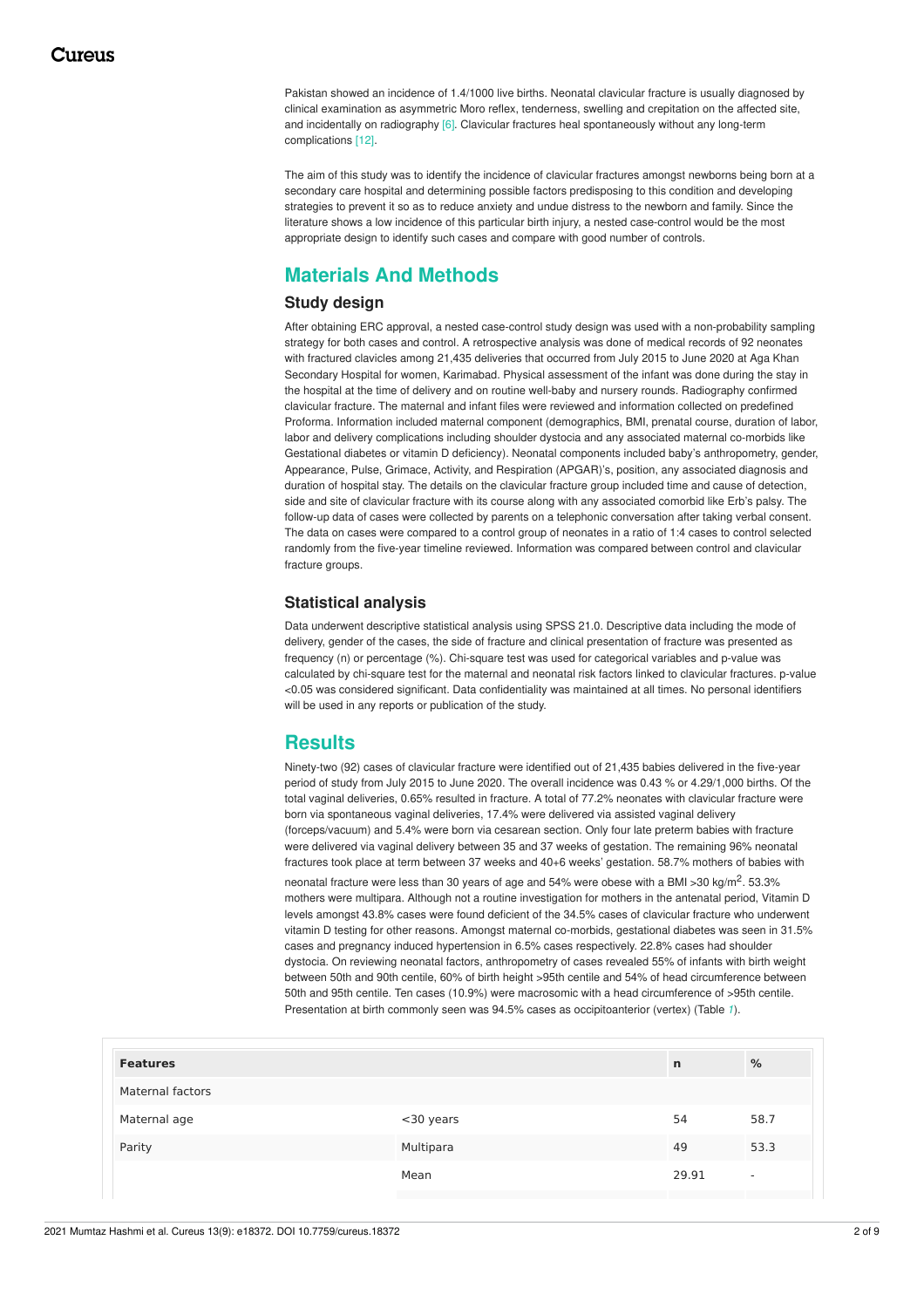<span id="page-3-0"></span>

| BMI $(kg/m2)$             | Overweight (25-29.9)                        | 31             | 33.6           |
|---------------------------|---------------------------------------------|----------------|----------------|
|                           | Obese $(>30)$                               | 50             | 54             |
|                           | Vitamin D deficiency                        | 14             | 15.2           |
| Maternal co-morbids       | <b>Gestational Diabetes</b>                 | 29             | 31.5           |
|                           | PIH                                         | 6              | 6.5            |
|                           | SVD                                         | 71             | 77.2           |
|                           | Vacuum                                      | 14             | 15.2           |
| Mode of Delivery          | Forceps                                     | $\overline{2}$ | 2.2            |
|                           | Emlscs                                      | 4              | 4.3            |
|                           | Ellscs                                      | 1              | 1.1            |
| Prolonged second stage    |                                             | 3              | 3.3            |
|                           | Mean                                        | 38.1           | $\blacksquare$ |
| Gestational age (weeks)   | Late preterm (< 37)                         | $\overline{4}$ | 4              |
|                           | Term (37-40 <sup>+6</sup> )                 | 88             | 96             |
| Shoulder dystocia         |                                             | 21             | 22.8           |
| Neonatal factors          |                                             |                |                |
| Gender                    | Male                                        | 43             | 47             |
|                           | Female                                      | 49             | 53             |
| APGAR < 7                 | At 1 min                                    | 9              | 9.8            |
|                           | At 5 min                                    | $\mathbf{1}$   | 1.1            |
| Birth weight              | $50^{\text{th}}$ - 90 <sup>th</sup> centile | 51             | 55             |
|                           | >3500 grams                                 | 34             | 37%            |
| Birth height              | $>95^{\text{th}}$ centile                   | 55             | 60             |
| Birth head circumference  | 50 <sup>th</sup> - 90 <sup>th</sup> centile | 50             | 54             |
| Macrosomia                | $>95^{\text{th}}$ centile                   | $10\,$         | 10.9           |
|                           | Occipitoanterior                            | 87             | 94.5           |
| Presentation              | Occipitoposterior                           | $\mathbf{1}$   | 1.1            |
|                           | <b>Breech</b>                               | $\mathbf 1$    | 1.1            |
|                           | Compound                                    | $\mathbf{2}$   | 2.2            |
|                           | Unstable                                    | 1              | 1.1            |
| Associated diagnosis      |                                             | 6              | 6.5            |
|                           | Meconium stained liquor                     |                |                |
| Duration of hospital stay | <48 hours                                   | 87             | 95             |

### **TABLE 1: Maternal and neonatal factors of clavicular fractures.**

PIH: pregnancy-induced hypertension; BMI: body mass index; SVD: spontaneous vaginal delivery; Emlscs: emergency lower segment Cesarean section; Elscs: elective lower segment Cesarean section; APGAR: Appearance, Pulse, Grimace, Activity, and Respiration.

> The right clavicular fracture was observed more than the left occurring in 55 cases (60%) and 56 cases (61%) showing fracture site at the mid-shaft of the clavicle. 89% of cases were diagnosed before discharge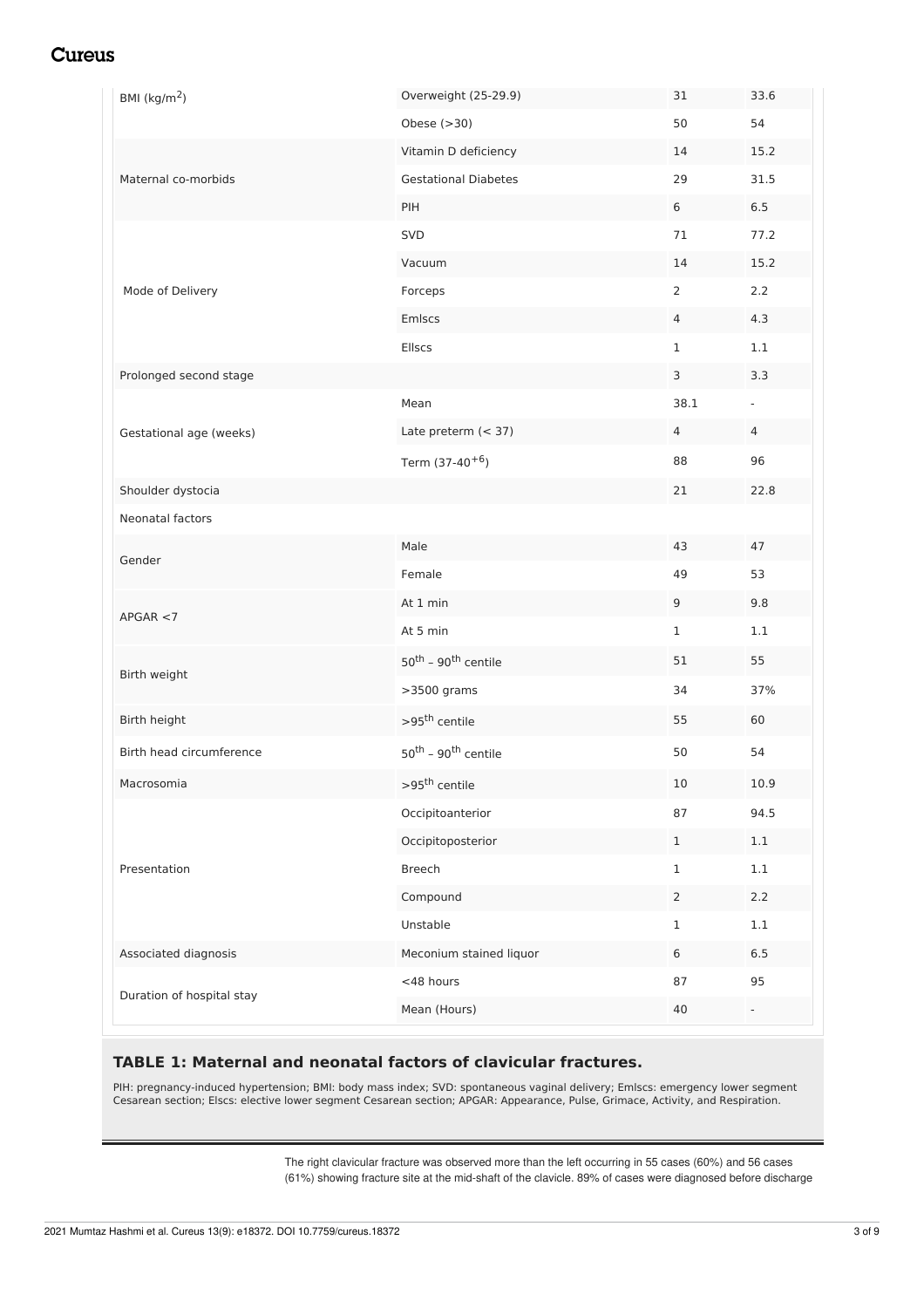with 24% detected at birth, 48% within 24 hour of life, 12% and 5% at 36 and 48 hours of life. A graphical presentation showing the time of diagnosis of cases demonstrated majority (73%) were diagnosed within 24 hours of birth (Figure *[1](#page-3-0)*).

<span id="page-4-0"></span>

**FIGURE 1: Graph showing time of diagnosis of cases in total, during same admission and on follow-up.**

Ten cases (11%) had fracture detected after discharge on follow up. Among the cases, 71 infants (77%) had findings on presentation and examination in the form of crepitus over clavicle (57%), swelling over clavicle with decreased arm movement (20%), swelling over clavicle (15%), and incomplete Moro's reflex (10%), whereas 23% cases were detected as incidental finding on X-ray for evaluation of respiratory symptoms and other reasons. Three infants (3%) presented with Erb's palsy but without any sequel (Table *[2](#page-4-0)*).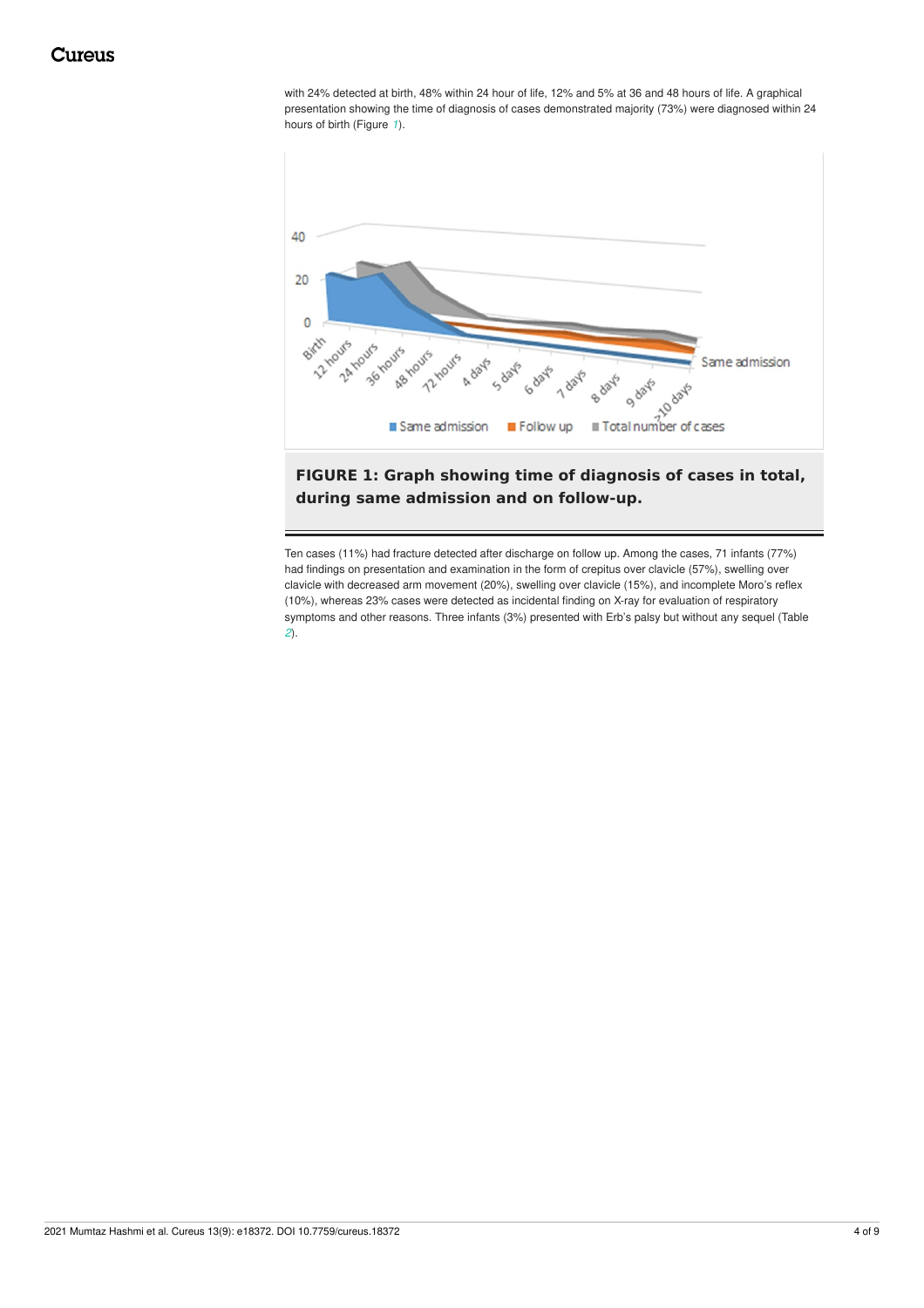<span id="page-5-0"></span>

| <b>Feature</b>                     |                               | $\mathbf n$ | %    |
|------------------------------------|-------------------------------|-------------|------|
| Side of fracture                   | Right                         | 55          | 60   |
|                                    | Left                          | 37          | 40   |
|                                    | Medial 1/3                    | 8           | 8.6  |
| Site of fracture                   | Midshaft                      | 56          | 61   |
|                                    | Lateral 1/3                   | 28          | 30.4 |
| Time of diagnosis                  | Before discharge              | 82          | 89   |
|                                    | After discharge               | 10          | 11   |
|                                    | <b>Birth</b>                  | 22          | 24   |
| Time of detection before discharge | 24 hours                      | 44          | 48   |
|                                    | 36 hours                      | 11          | 12   |
|                                    | 48 hours                      | 5           | 5    |
| Cause of diagnosis                 | Symptoms and examination      | 71          | 77   |
|                                    | Incidental on X-ray           | 21          | 23   |
|                                    | Decreased upper limb movement | 18          | 20   |
| Clinical presentation              | Incomplete Moros              | 9           | 10   |
|                                    | Crepitus over fracture        | 52          | 57   |
|                                    | Swelling over fracture        | 14          | 15   |
| Brachial plexus injury             |                               | 3           | 3    |
| Prognosis                          | Complete recovery             | 92          | 100  |
| Follow-up                          | Pediatrician                  | 78          | 84.8 |
|                                    | Orthopedic                    | 9           | 9.8  |
| Repeat X-ray                       |                               | 21          | 22.8 |

#### **TABLE 2: Clinical feature and outcome of clavicular fracture.**

Ninety-two cases were compared at a ratio of cases: control; 1:4 to a group of 369 babies without clavicular fracture. Maternal factors such as age, parity, gestational age were not statistically significant. Mainly mothers in both group were < 30 years of age (58.7% vs 58.8%). The mothers in the fracture group were commonly seen to have undergone spontaneous vaginal delivery. (77.2% vs 52.8%). Female preponderance was seen in both group (53% and 55%). Macrosomic babies with a head circumference of more than 95th centile was observed in the fracture group compared to the control group (10.8 vs 4%). Analysis revealed birth weight (p-value <0.05), prolonged second stage (<0.008), vaginal delivery (<0.001) and macrosomia (<0.014) as significant risk factors for clavicular fracture with a statistically significant pvalue of less than 0.05 (Table *[3](#page-5-0)*).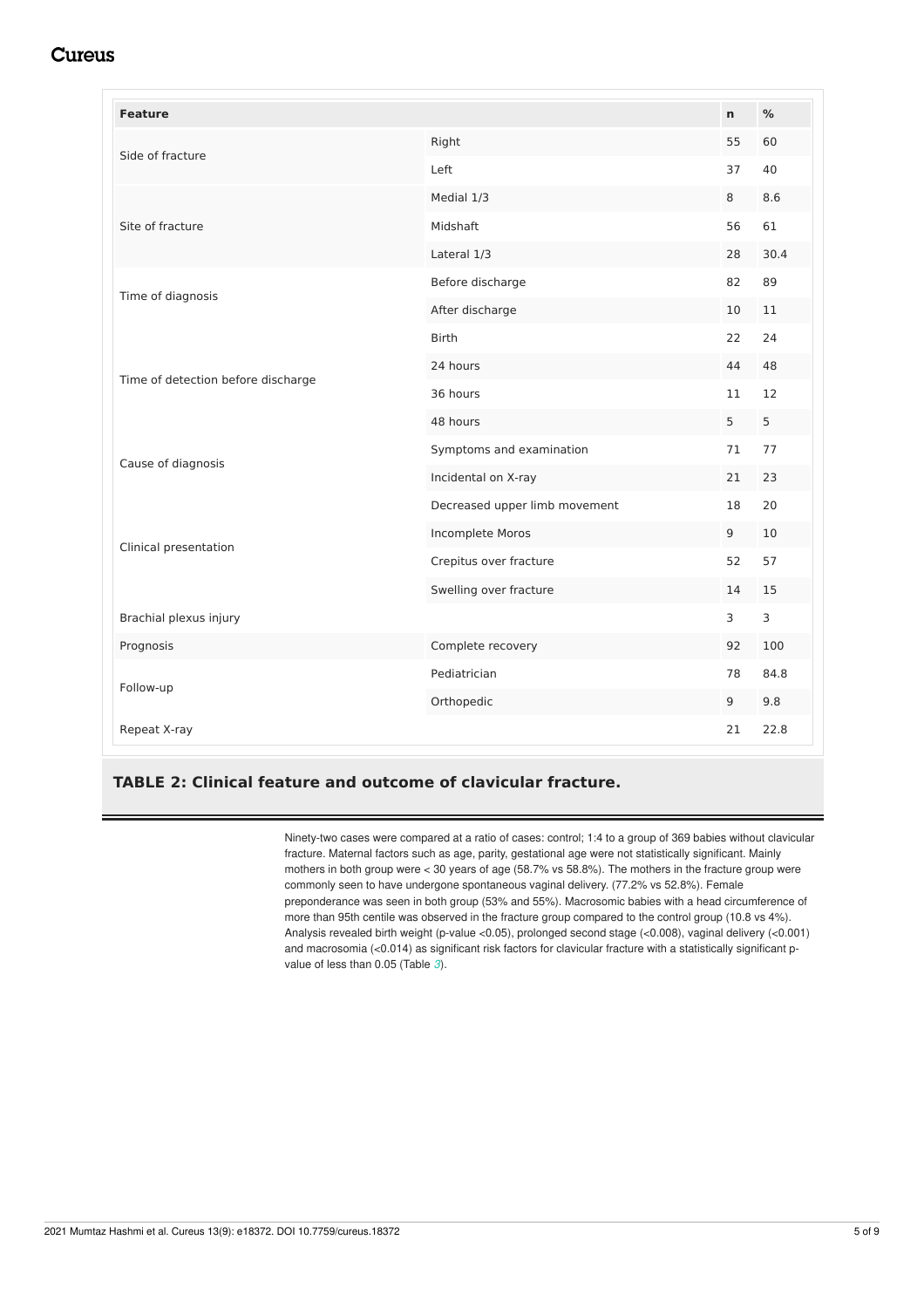<span id="page-6-0"></span>

| <b>Factors</b>              |                                             | Fracture group, n=92 | Control group, n=369 | p-value |  |
|-----------------------------|---------------------------------------------|----------------------|----------------------|---------|--|
| Maternal age                | $<$ 30 years                                | 54 (59%)             | 217 (59%)            | 0.538   |  |
|                             | $>$ /= 30 years                             | 38 (41%)             | 152 (41%)            |         |  |
| Parity                      | Primigravida                                | 43 (47%)             | 140 (38%)            |         |  |
|                             | Multipara                                   | 49 (53%)             | 229 (62%)            | 0.078   |  |
| Mode of delivery            | <b>SVD</b>                                  | 71 (77%)             | 195 (53%)            | < 0.001 |  |
| Presentation                | Vertex                                      | 87 (95%)             | 360 (98%)            | 0.002   |  |
| Prolonged second stage      |                                             | 3(3%)                | $\Omega$             | 0.008   |  |
| Gestational age             | 37-40+6 weeks                               | 88 (96%)             | 325 (88%)            | 0.141   |  |
| <b>Gestational diabetes</b> |                                             | 29 (32%)             | 96 (26%)             | 0.175   |  |
| Vitamin D deficiency        |                                             | 14 (15%)             | 62 (17%)             | < 0.000 |  |
| Gender                      | Male                                        | 43 (47%)             | 204 (55%)            | 0.088   |  |
|                             | Female                                      | 49 (53%)             | 165 (45%)            |         |  |
| Macrosomic                  |                                             | 10 (11%)             | 15 (4%)              | 0.014   |  |
| Birth weight                | 50 <sup>th</sup> - 90 <sup>th</sup> centile | 51 (55%)             | 102 (28%)            | 0.000   |  |
|                             | Mean (grams)                                | 3282                 | 2909                 |         |  |

## **TABLE 3: Comparison of factors and significance between fracture and control group.**

SVD: spontaneous vaginal delivery.

A comparison was done between factors in cases diagnosed before discharge and those picked on followup showing most cases diagnosed before discharge had crepitations on physical finding (60.9%), and occurred on the right side (60.9%) as compared to cases picked on follow up. In comparison, the majority of cases on follow-up were born via spontaneous vaginal delivery (90%), were males (60%) and the fracture site was mid-shaft (80%) (Table *[4](#page-6-0)*).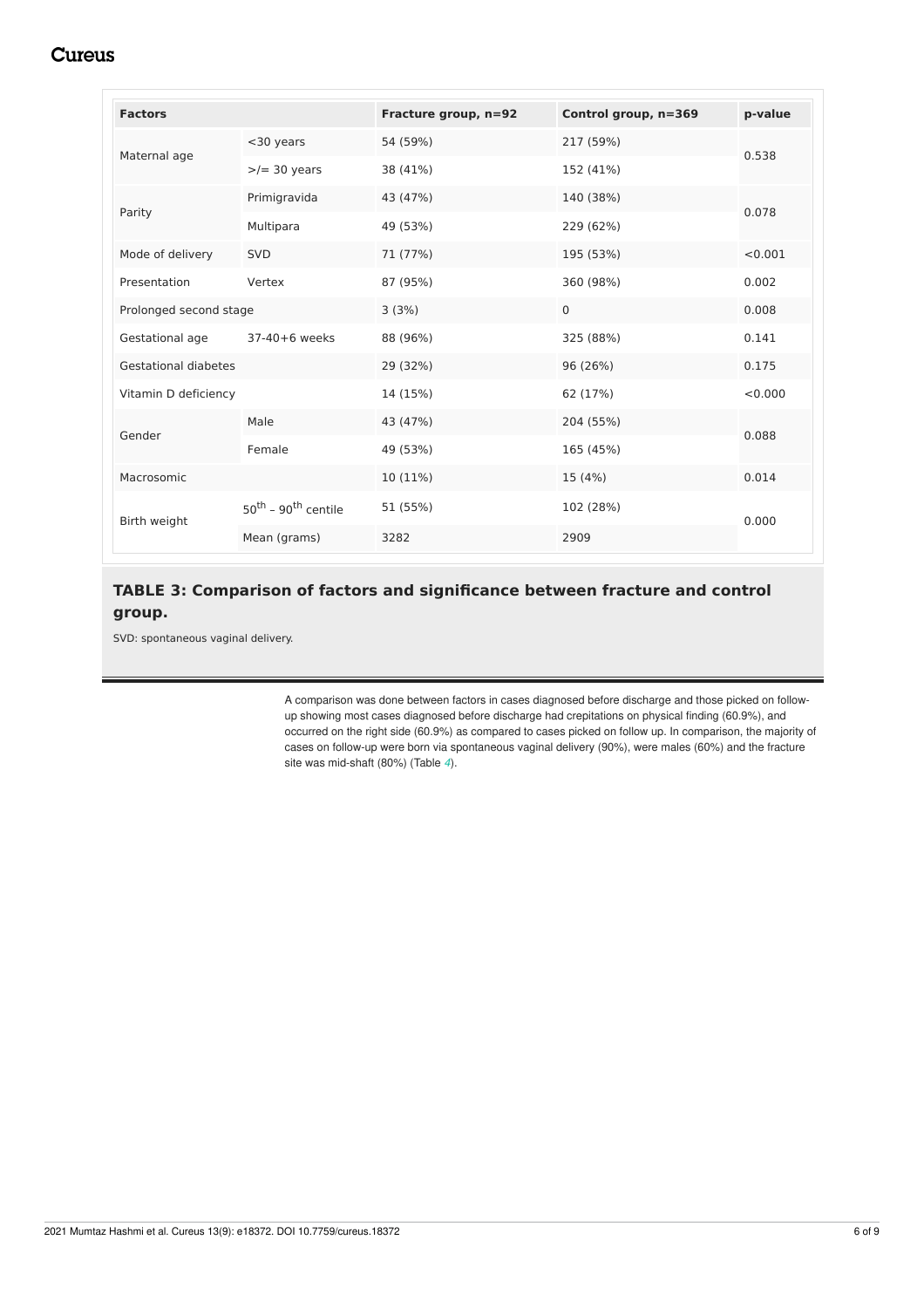| <b>Factors</b>           |                                  | <b>Number of cases</b>                    |                                         |  |
|--------------------------|----------------------------------|-------------------------------------------|-----------------------------------------|--|
|                          |                                  | Diagnosed in same admission, n=82<br>(% ) | Diagnosed on follow-up,<br>$n = 10(\%)$ |  |
| Maternal co-<br>morbid   | Gestational diabetes mellitus    | 26 (31.7)                                 | 3(30)                                   |  |
| Prolonged second stage   |                                  | 3(3.65)                                   | $\mathbf 0$                             |  |
| Gestational age          | Preterm (<37 weeks)              | 3(3.65)                                   | $\mathbf 0$                             |  |
|                          | Post-dates (>41 weeks)           | 1(1.2)                                    | $\mathsf{O}\xspace$                     |  |
| Mode of delivery         | SVD                              | 62 (75.6)                                 | 9(90)                                   |  |
| Shoulder dystocia        |                                  | 19 (23.17)                                | 2(20)                                   |  |
| Incidental               |                                  | 11 (13.4)                                 | 10 (100)                                |  |
| Gender                   | Male                             | 37 (45)                                   | 6(60)                                   |  |
|                          | Decreased upper limb<br>movement | 18 (21.9)                                 | $\mathsf{O}\xspace$                     |  |
|                          | Incomplete Moro's                | 9(10.9)                                   | $\mathsf{O}\xspace$                     |  |
| Physical signs           | Swelling                         | 13 (15.8)                                 | 1(10)                                   |  |
|                          | Crepitation's                    | 50(60.9)                                  | 2(20)                                   |  |
|                          | Erb's palsy                      | 3(3.65)                                   | $\mathsf{O}\xspace$                     |  |
| Birth height             | >95 <sup>th</sup> centile        | 48 (58.5)                                 | 7(70)                                   |  |
| Macrosomia               |                                  | 10(12)                                    | $\mathsf{O}\xspace$                     |  |
| Fracture side            | Right                            | 50 (60.9)                                 | 5(50)                                   |  |
| Fracture site            | Mid-shaft                        | 48 (56)                                   | 8(80)                                   |  |
|                          | Lateral                          | 28 (23)                                   | $\mathsf{O}\xspace$                     |  |
|                          | Medial                           | 6(7.3)                                    | 2(20)                                   |  |
| Assessed by orthopedic   |                                  | 9(10.9)                                   | $\mathbf 0$                             |  |
| Repeat X-ray at 3 months |                                  | 19 (23)                                   | 2(20)                                   |  |

### **TABLE 4: Comparison of factors between cases diagnosed in same admission and those on follow-up.**

SVD: spontaneous vaginal delivery.

84.8% of cases had a follow-up with a pediatrician and 9.8% of cases visited the orthopaedic once. Mean hospital stay was 40 hours, with 95% of cases discharged within 48 hours of life. The recovery was 100% with no complications.

### **Discussion**

Birth injuries can occur as a result of the stressful process and physical force during delivery and labor. Clavicular fractures are the most frequent injury experienced by newborns during birth. It is usually unpredictable and commonly encountered in spontaneous vaginal delivery. Good birth weight is one of the predisposing factors. Since clavicular fractures in neonates resolve spontaneously with no long-term complication, parental reassurance and soft handling are required for management. Assisted deliveries like forceps were done in the past to help pull fetus from high in the birth canal. This led to an increased incidence of birth injuries in the past. Today forceps and vacuum are normally used near-final stages of delivery [13].

The clavicle is the commonest bone fractured during stress of birthing process. Our study identifies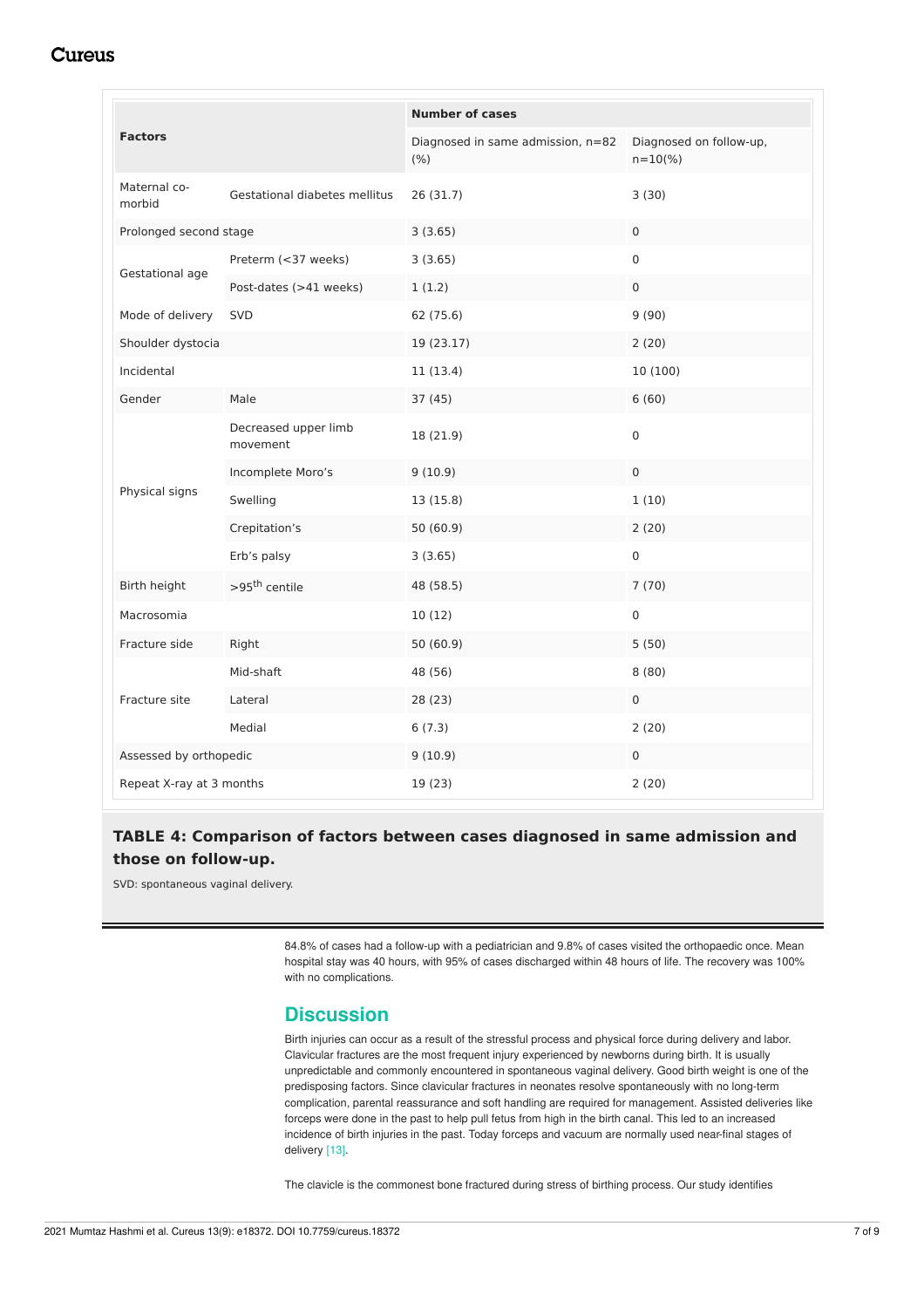incidence to be 4.29 cases/1,000 births similar to the review showing 6.5, 4.11, 1.96 and 3.97 cases of fracture per 1,000 live births [3,11,12]. The variability in incidence could be due to associated risk factors such as birth weight, birth head circumference, mode of delivery, parity of the mother, gestation of the infant, shoulder dystocia, birth presentation and expertise of delivery [11,13].

Literature suggests vaginal deliveries to be more correlated to the occurrence of clavicular fracture (77.8% and 61.5%) [9] [10]. This is similar to as seen in our study (77.2%). In contrast, a 10-year literature review reveals only a 4.4% affiliation of cesarean deliveries to clavicular fracture similar to seen in our study, 5.4% [11]. Forceps and vacuum delivery were seen to be present in 15% and 23% cases as compared to 2.2% and 15.2% in our study, respectively.

As suggested in the former literature review the right clavicle is predominantly involved; 69.6%[11] and 59% [3] as seen in our study 60% as compared to 40% fractures involving the left side. No case of bilateral clavicle involvement was seen in our study. Most cases involved mid-shaft (61%) as compared to a review of fourteen cases of clavicular fracture in which all the fractures were mid-shaft in position [10].

Fractures of the clavicle maybe displaced or non-displaced. The latter ones are usually asymptomatic and can be picked up on follow-up as well after formation of callus and healing of the fractured part [14]. A study reported up to 40% of cases being picked on follow-up after discharge from the hospital [15]. This was in contrast to 11% of cases in our study which were picked on follow-up. A thorough and repeated clinical examination at the time of birth and during well-baby rounds can be the reason for the timely detection of clavicular fracture before discharge.

23% of cases were diagnosed incidentally as compared to 54.9% in a 10-year study review[11]. In a fiveyear retrospective review, the clinical presentation of decreased upper limb movement, incomplete Moro's, crepitus and swelling over the fracture were seen in 30.9%, 1.1%, 31.4% and 13.8% respectively [3]. Similar numbers were reported in our study except for incomplete Moro's and crepitus which was present relatively more in our study; 10% cases demonstrating incomplete Moro's and 57% cases presenting with crepitus. Erb's palsy was seen in 3% of cases in our study, half of this number was seen in our reference study, 1.6% [11].

When comparing factors in the fracture and control group, the birth weight was noted to be statistically significant in our study (p-value - 0.000) similar to other studies in which birth weight was one of the consistent significant factors noted. [11,15,16] Macrosomia was also noted to be significant (p-value: 0.014). Some literature supports our findings [15,16] while in others macrosomia was not found to be statistically significant [3]. A prolonged second stage, spontaneous vaginal delivery, vertex presentation and vitamin D deficiency were other significant factors noted whereas maternal age, parity, gestational diabetes, gestational age and gender of the baby were not statistically significant similar to another study [11].

Some studies suggest incidence of clavicular fracture as an indicator of quality control. Although studies show a greater incidence in vaginal deliveries, cesarean section to avoid this injury is not recommended [3]. This study, like previous studies, points out that healthcare workers need to do a thorough examination even after discharge.

## **Conclusions**

Our study confirms that most cases of clavicular fractures In newborn babies are associated with spontaneous vaginal delivery while the delivery through cesarean section does not make a baby immune to the occurrence of this birth injury. Diagnosis is usually clinical but can be incidentally made and confirmed by radiological evaluation. The outcome is excellent with no neurologic sequel. Various maternal and neonatal factors were identified although apart from birth weight no other factor was seen to be consistently significant in the literature review thus making it difficult to predict most cases of clavicular fractures. No specific prevention could be suggested except a thorough examination both before and after discharge to detect any asymptomatic cases.

# **Additional Information**

#### **Disclosures**

**Human subjects:** Consent was obtained or waived by all participants in this study. Ethics Review Committee, Aga Khan University Hospital issued approval 2020-5040-14198. Your study was reviewed and discussed in ERC meeting. There were no major ethical issues. The study was given an approval for a period of one year. **Animal subjects:** All authors have confirmed that this study did not involve animal subjects or tissue. **Conflicts of interest:**In compliance with the ICMJE uniform disclosure form, all authors declare the following: **Payment/services info:** All authors have declared that no financial support was received from any organization for the submitted work. **Financial relationships:** All authors have declared that they have no financial relationships at present or within the previous three years with any organizations that might have an interest in the submitted work. **Other relationships:** All authors have declared that there are no other relationships or activities that could appear to have influenced the submitted work.